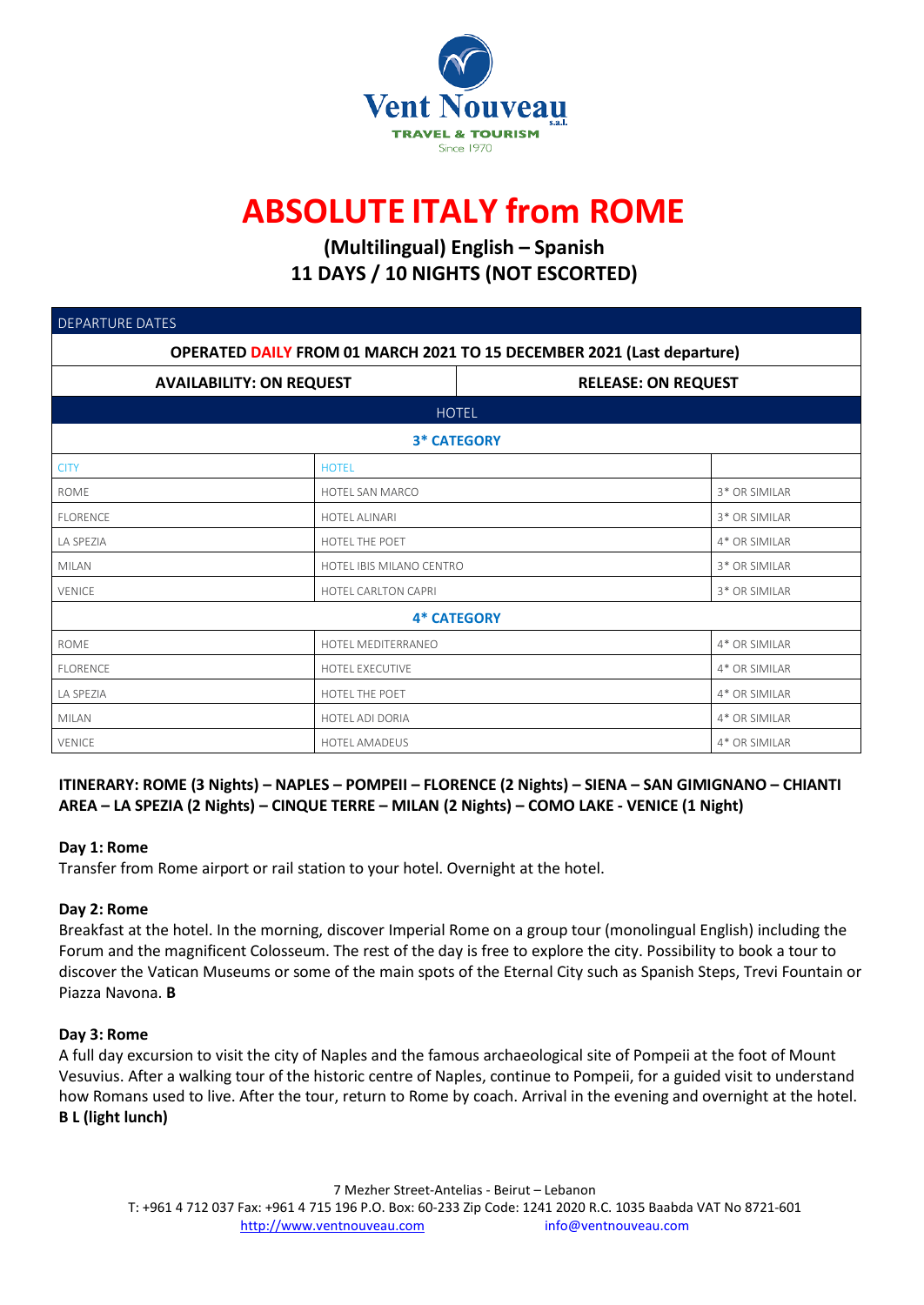

#### **Day 4: Rome – Florence**

Breakfast at the hotel and independent transfer to the Rome rail station where you will board your high-speed train to Florence. Upon arrival in Florence, transfer on your own to the hotel. Rest of the day at leisure, optional afternoon / night sightseeing tours are available. Overnight at the hotel. **B**

#### **Day 5: Florence – Siena – San Gimignano – Chianti area**

Breakfast at the hotel. Breakfast at the hotel. Full day tour heading to the Chianti area and visiting Monteriggioni, with its still intact medieval walls. Our day tour continues to Siena, where you will discover the suggestive Piazza del Campo, Piazza Duomo, the Cathedral, Palazzo Pubblico and the famous Torre del Mangia. After Siena, the tour will head to the walled town of San Gimignano, with its famous medieval towers. The tour will continue with a visit to Chianti area and a wine tasting experience of the Chianti red wine. Return to Florence in the evening and overnight stay at the hotel. **B L (light lunch)**

#### **Day 6: Florence – La Spezia**

Travel by train to La Spezia on the Ligurian coast. Free afternoon to explore the city or the near town of Portovenere or the nearby Cinque Terre. **B**

#### **Day 7: Le Cinque Terre**

Breakfast at the hotel. Today you will have the chance to visit the villages and coastline of Le Cinque Terre with your "Cinque Terre Card & Train" that allows you to hop between the villages and access to the walking paths that hug the coast. Return to the hotel in La Spezia in the evening and overnight stay. **B**

#### **Day 8: La Spezia – Milan**

Train from La Spezia to Milan. After arrival, free afternoon to visit the city at your own pace and enjoy the City of Fashion and Arts. Optional sightseeing tours are also available to discover the Last Supper of Leonardo Da Vinci, the famous Gothic Cathedral, La Scala Opera House or the other hidden treasures of Milan. Overnight at the hotel. **B**

#### **Day 9: Milan – Lake Como – Bellagio – Milan**

Discover Lake Como in Italy's beautiful Lake District, just a short distance from Milan. Nestled between the huge snowcapped Alps that rise from its shores, is the fashionable lakeside town of Como. Visit of Como's historic centre and its historical attractions and enjoy some free time to get to know the town and shop in the many local boutiques. Following this, you will take a panoramic cruise on Lake Como to the enchanting village of Bellagio. Admire the lakeside villas and keep an eye out for Villa d'Este at Cernobbio, a luxurious hotel set in tropical gardens. Docking at the town of Bellagio, one of the most famous towns on the lake, you can follow the steep alleys running up from the lake and stop for a coffee or gelato at one of the lively cafes housed in grand historic buildings. Spend some time at leisure here before taking a cruise to Cadenabbia and back to your coach for the return journey to Milan. Overnight at the hotel. **B**

#### **Day 10: Milan – Venice**

Breakfast at the hotel. Take the high-speed train again as you traverse the country across to the east coast and the iconic Venice. Rest of the day at leisure. Soak up the hustle and bustle of St Mark's Square and the Grand Canal or escape to the more tranquil side streets and small canals that criss–cross the city. **B**

#### **Day 11: Venice**

Breakfast at the hotel and end of services. **B**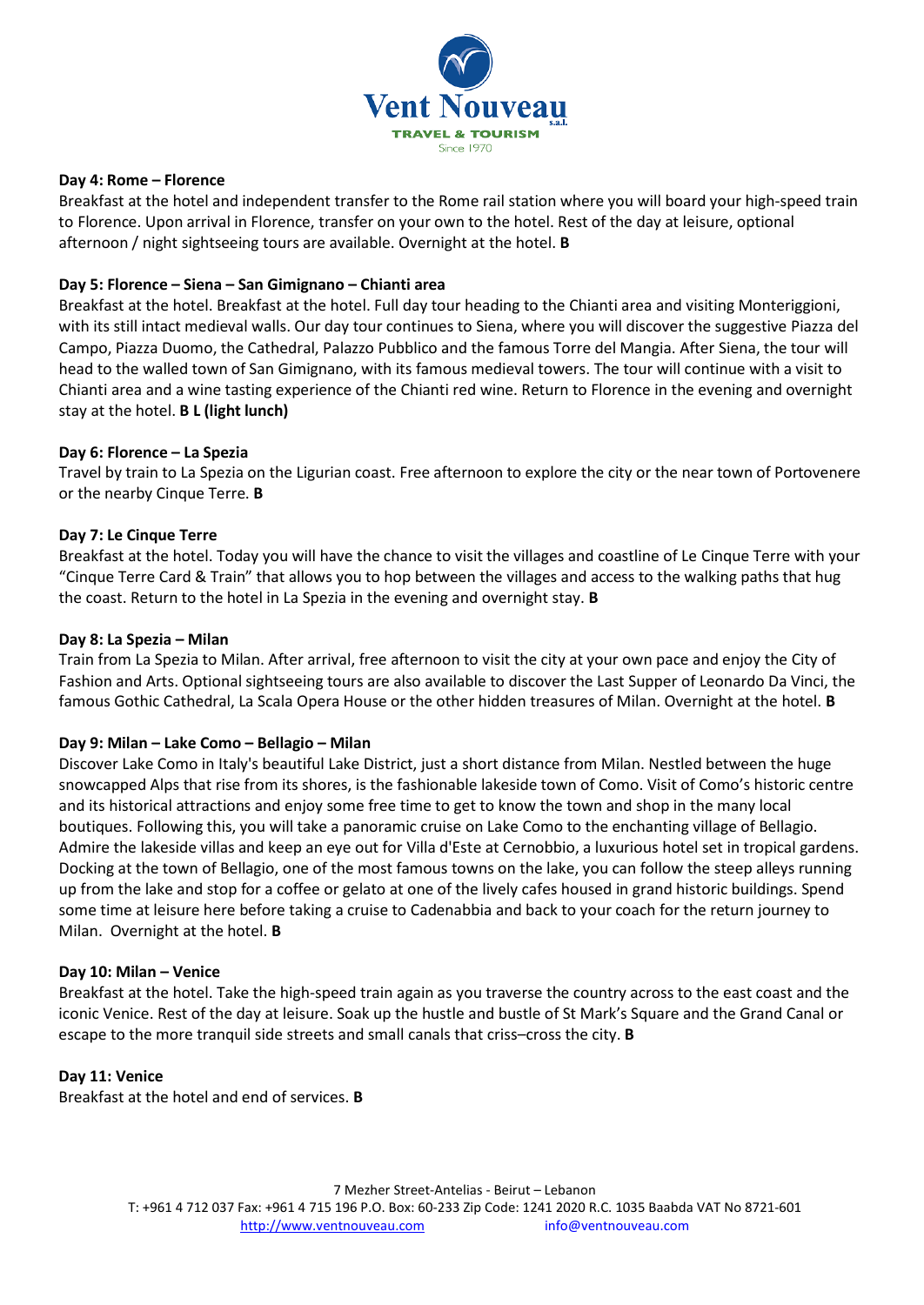

| <b>GROSS RATES PER PERSON</b> |                                                                  |               |               |               |  |
|-------------------------------|------------------------------------------------------------------|---------------|---------------|---------------|--|
| <b>3* HOTEL OPTION</b>        |                                                                  |               |               |               |  |
|                               | <b>SINGLE</b><br><b>DOUBLE</b><br><b>PERIOD</b><br><b>TRIPLE</b> |               |               |               |  |
| Α                             | JULY, AUGUST, NOVEMBER, DECEMBER 2021                            | € 2064,00     | € 1404,00     | € 1397,00     |  |
| B                             | MARCH, APRIL, MAY, JUNE, SEPTEMBER, OCTOBER 2021                 | € 2294.00     | € 1604.00     | € 1529,00     |  |
| 4* HOTEL OPTION               |                                                                  |               |               |               |  |
|                               | <b>PERIOD</b>                                                    | <b>SINGLE</b> | <b>DOUBLE</b> | <b>TRIPLE</b> |  |
| A                             | JULY, AUGUST, NOVEMBER, DECEMBER 2021                            | € 2379,00     | € 1644,00     | € 1527,00     |  |
| B                             | MARCH, APRIL, MAY, JUNE, SEPTEMBER, OCTOBER 2021                 | € 2799,00     | € 1899,00     | € 1657,00     |  |

| <b>SUPPLEMENTS</b>                                                                                                                                                         |                                                                                                   |                 |                                  |            |  |  |
|----------------------------------------------------------------------------------------------------------------------------------------------------------------------------|---------------------------------------------------------------------------------------------------|-----------------|----------------------------------|------------|--|--|
| <b>Monterosso Stay</b><br>(2 nights stay in BB in a 4* Hotel in<br>Monterosso (Htl Palme or similar) instead of<br>in La Spezia)<br>Available from 02/04/21 up to 23/10/21 | All Seasons                                                                                       | 74 € per person | Gross Rate<br>(commissionable)   | On Request |  |  |
| 1 <sup>st</sup> Class Train Tickets (Rome – Florence / La<br>Spezia – Milan / Milan – Venice)                                                                              | All Seasons                                                                                       | 49 € per person | NET Rate (not<br>commissionable) | On Request |  |  |
| <b>IMPORTANT! Weekend Stay in Venice</b>                                                                                                                                   | Mandatory: Weekend supplement will apply in case of stay in Venice on Friday or Saturday<br>night |                 |                                  |            |  |  |

| <b>CHD POLICY (GROSS RATES)</b>                                                                                  |               |                      |                     |  |  |  |
|------------------------------------------------------------------------------------------------------------------|---------------|----------------------|---------------------|--|--|--|
| <b>PACKAGE</b>                                                                                                   | <b>PERIOD</b> | INF 0-2,99 years $*$ | CHD 3-6,99 years ** |  |  |  |
| 3* HOTEL                                                                                                         | A             | Free                 | 962.00€             |  |  |  |
|                                                                                                                  | B             | Free                 | 1122.00 €           |  |  |  |
| 4* HOTEL                                                                                                         | А             | Free                 | 1149,00€            |  |  |  |
|                                                                                                                  | B             | Free                 | 1329,00€            |  |  |  |
| * No seat on the train. The seat and the bed will be shared with the parents. Baby cot on request by supplement. |               |                      |                     |  |  |  |

*\*\* Rates valid in room with 2 Adults (sharing the same bed)*

#### **INCLUSIONS:**

- Arrival transfer in Rome by private Car / Minibus (from Airport or Railway Station)
- 10 Nights accommodation with daily breakfast in 4\* or 3\* hotels (3 nights in Rome, 2 Nights in Florence, 2 Nights in La Spezia, 2 Nights in Milan, 1 night in Venice). \*\*Accommodation is in Standard rooms, so with specific amenities for this specific room category as per FIT contract. For overnight in higher category rooms and / or special amenities please contact our booking office for availability and supplement \*\*
- 1 Skip the line Imperial Rome (Colosseum & Roman Forum) Group guided tour (3hrs) P/up from hotel in Rome included if centrally located (no p-up from Apartments, B&B, Guest Houses, etc.)
- 1 Multilingual (ENG/SPA) Full Day Tour (by coach) to Naples and Pompeii (it includes a visit of Naples, a light lunch and a guided tour of Pompeii) – P/up from hotel in Rome included if centrally located (no p-up from Apartments, B&B, Guest Houses, etc.) (group tour)
- 2nd Class train tickets on high speed train with seat reservation except:
- Between Firenze and La Spezia, when regional trains are booked

#### 7 Mezher Street-Antelias - Beirut – Lebanon

T: +961 4 712 037 Fax: +961 4 715 196 P.O. Box: 60-233 Zip Code: 1241 2020 R.C. 1035 Baabda VAT No 8721-601 [http://www.ventnouveau.com](http://www.ventnouveau.com/) info@ventnouveau.com